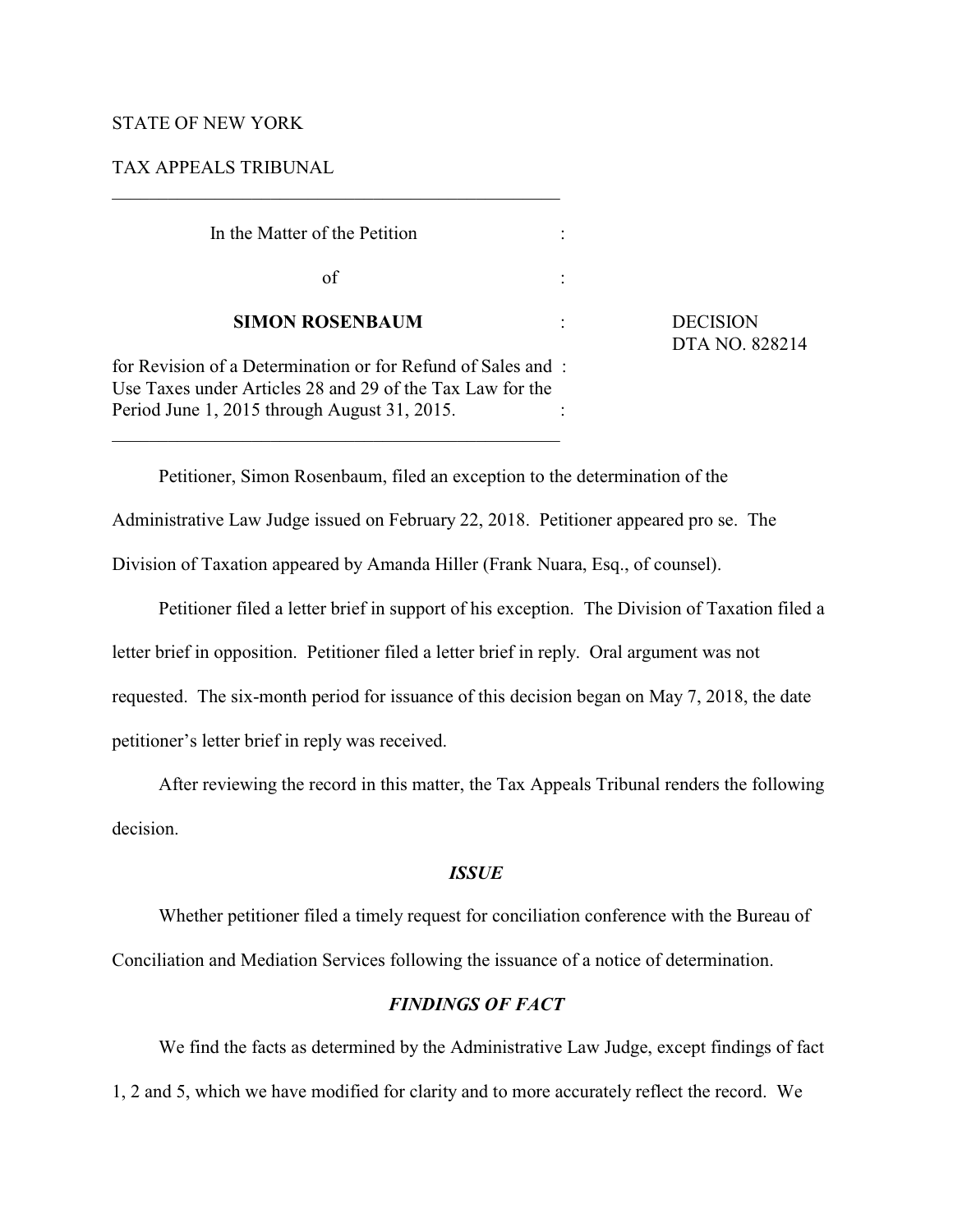have also added a new finding of fact numbered 12 herein. The Administrative Law Judge's findings of fact, the modified findings of fact and the additional finding of fact are set forth below.

1. The Division of Taxation (Division) brought a motion dated October 23, 2017 for dismissal of the petition, or in the alternative, for summary determination in its favor. The subject of the Division's motion is the timeliness of petitioner's protest of a notice of determination, dated June 3, 2016, and bearing assessment identification number L-044906285 (notice). The notice is addressed to petitioner, Simon Rosenbaum, at an address in Brooklyn, New York. Petitioner was assessed sales and use taxes of \$1,605.67 plus penalty and interest as a responsible person of Rosenbaum's Food Center, Inc.

2. Petitioner filed a request for conciliation conference with the Division's Bureau of Conciliation and Mediation Services (BCMS) in protest of the notice.

3. On May 26, 2017, BCMS issued a conciliation order dismissing request (conciliation order) to petitioner. The conciliation order determined that petitioner's protest of the notice was untimely and stated, in part:

"The Tax Law requires that a request be filed within 90 days from the date of the statutory notice. Since the notice(s) was issued on June 3, 2016, but the request was not mailed until May 12, 2017, or in excess of 90 days, the request is late filed."

4. Petitioner filed a timely petition with the Division of Tax Appeals in protest of the conciliation order on June 5, 2017.

5. In support of the motion and to show proof of proper mailing of the notice, the Division provided, along with the affidavit of Barry S. Weinstein, Esq., sworn to on October 23, 2017, the following with its motion papers: (i) an affidavit, dated September 25, 2017, of Deena Picard, a

-2-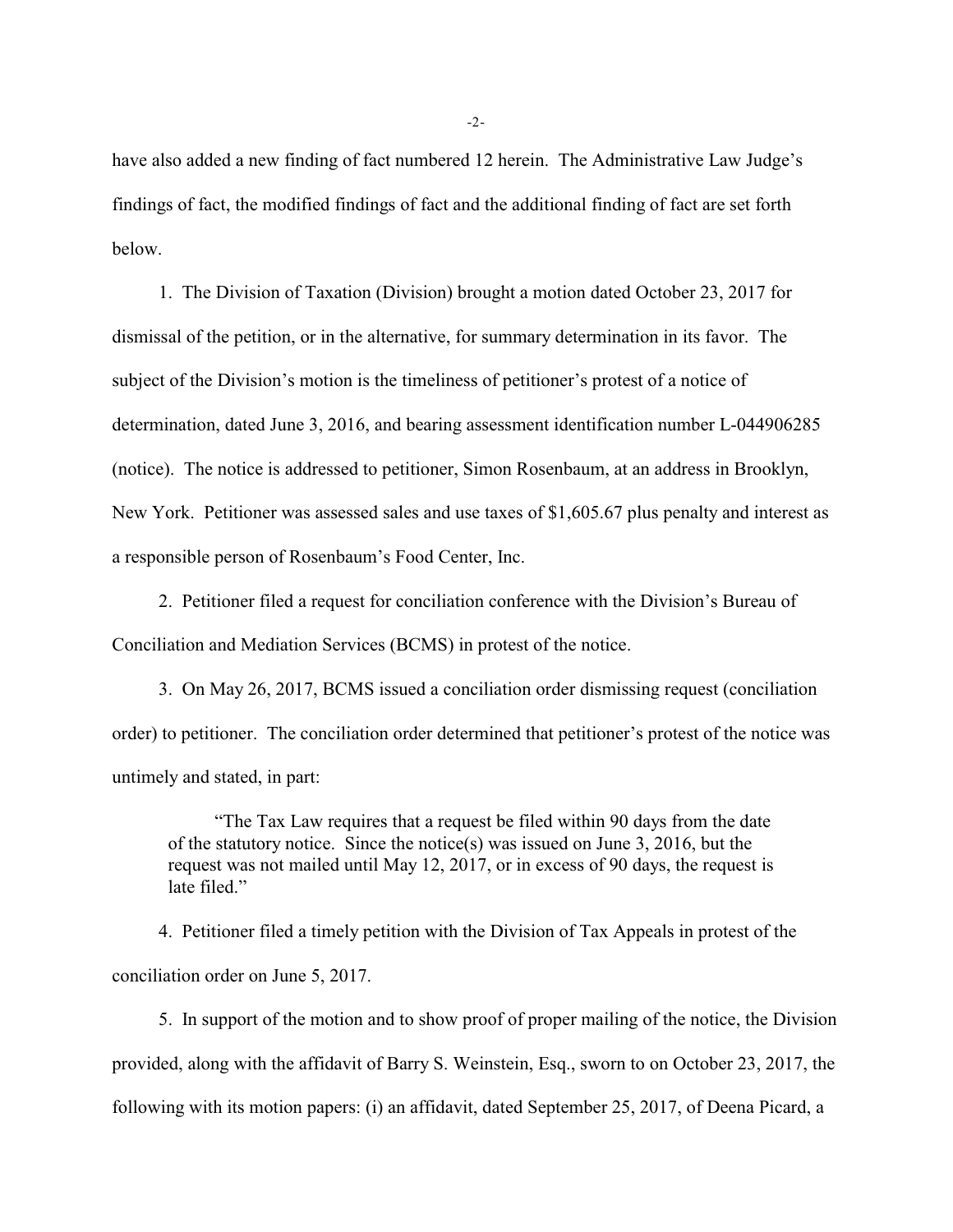Data Processing Fiscal Systems Auditor 3 and Acting Director of the Division's Management Analysis and Project Services Bureau (MAPS); (ii) a "Certified Record for Presort Mail - Assessments Receivable" (CMR) postmarked June 3, 2016; (iii) an affidavit, dated September 29, 2017, of Fred Ramundo, a supervisor in the Division's mail room; (iv) a copy of the notice with the associated mailing cover sheet;  $(v)$  a copy of petitioner's request for conciliation conference, signed by petitioner on May 11, 2017, bearing a May 11, 2017 postmark, and in-dated by BCMS on May 15, 2017; and (vi) a copy of petitioner's electronically filed 2015 New York resident income tax return, filed on April 18, 2016, which lists the same address for petitioner as that listed on the notice.<sup>1</sup> The 2015 income tax return was the last return filed with the Division by petitioner before the notice was issued.

6. The affidavit of Deena Picard, who has been in her current position since May 2017, and was previously a Data Processing Fiscal Systems Auditor 3 since February 2006, sets forth the Division's general practice and procedure for processing statutory notices. Ms. Picard is the Acting Director of MAPS, which is responsible for the receipt and storage of CMRs, and is familiar with the Division's Case and Resource Tracking System (CARTS) and the Division's past and present procedures as they relate to statutory notices. Statutory notices are generated from CARTS and are predated with the anticipated date of mailing. Each page of the CMR lists an initial date that is approximately 10 days in advance of the anticipated date of mailing. Following the Division's general practice, this date was manually changed on the first and last page of the CMR in the present case to the actual mailing date of "6/3." In addition, as described by Ms. Picard, generally all pages of the CMR are banded together when the documents are

-3-

 $1$  We note our disagreement with the Administrative Law Judge's finding that the postmark was illegible.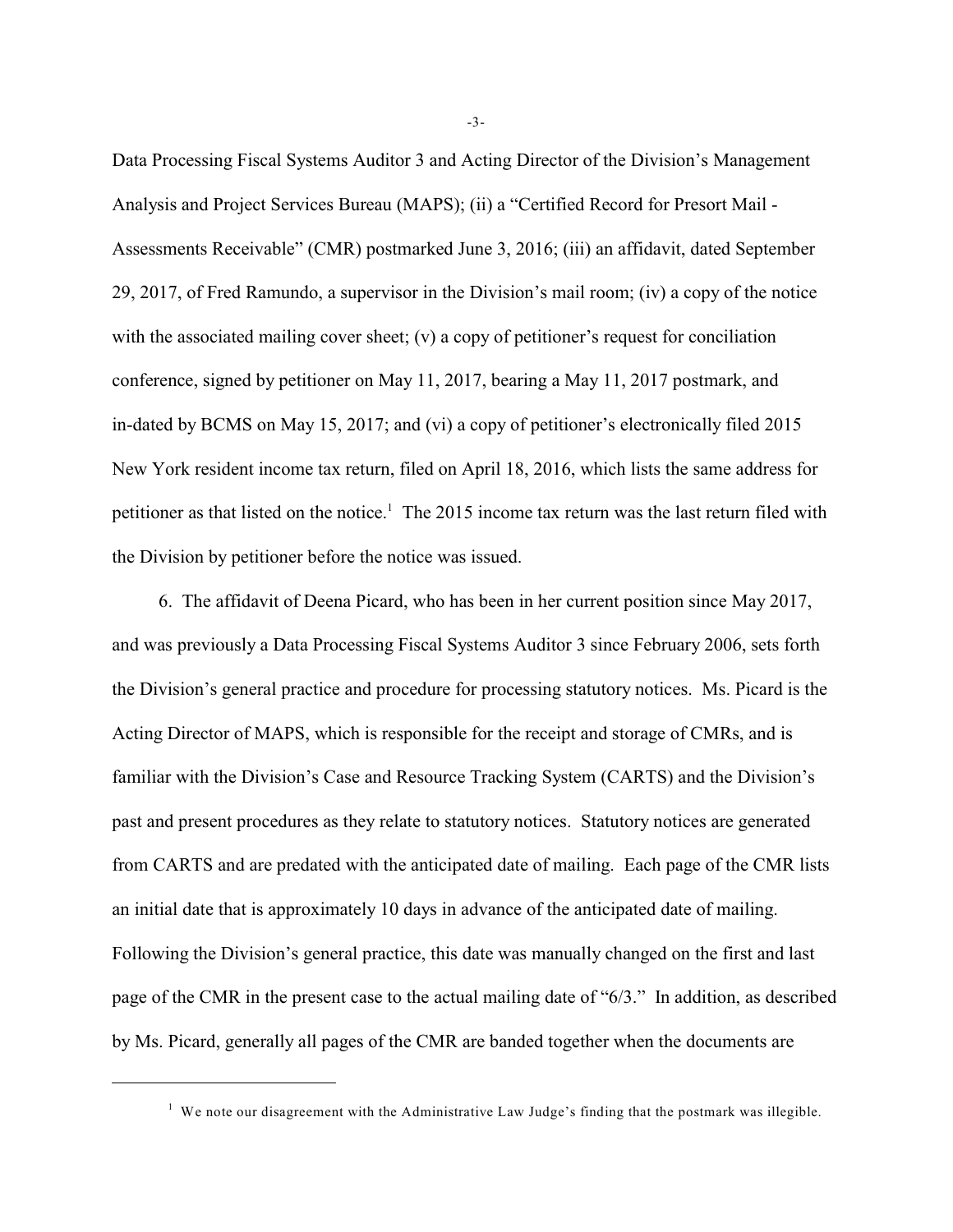delivered into possession of the United States Postal Service (USPS) and remain so when returned to the Division. The pages of the CMR stay banded together unless otherwise ordered. The page numbers of the CMR run consecutively, starting with "PAGE: 1," and are noted in the upper right corner of each page.

7. All notices are assigned a certified control number. The certified control number of each notice is listed on a separate one-page mailing cover sheet, which also bears a bar code, the mailing address and the Departmental return address on the front, and taxpayer assistance information on the back. The certified control number is also listed on the CMR under the heading entitled "Certified No." The CMR lists each notice in the order the notices are generated in the batch. The assessment numbers are listed under the heading "Reference No." The names and addresses of the recipients are listed under "Name of Addressee, Street, and PO Address."

 8. The CMR in the present matter consists of 13 pages and lists 136 certified control numbers along with corresponding assessment numbers, names and addresses. Each page of the CMR includes 11 such entries with the exception of page 13, which contains 4 entries. Ms. Picard notes that the copy of the CMR that is attached to her affidavit has been redacted to preserve the confidentiality of information relating to taxpayers who are not involved in this proceeding. A USPS representative affixed a postmark, dated June 3, 2016, to each page of the CMR, wrote and circled the number "136" on page 13 next to the heading "Total Pieces Received at Post Office," and initialed or signed page 13.

9. Page six of the CMR indicates that a notice with certified control number 7104 1002 9730 0847 8869 and reference number L-044906285 was mailed to petitioner at the Brooklyn, New York, address listed on the notice. The corresponding mailing cover sheet, attached to the

-4-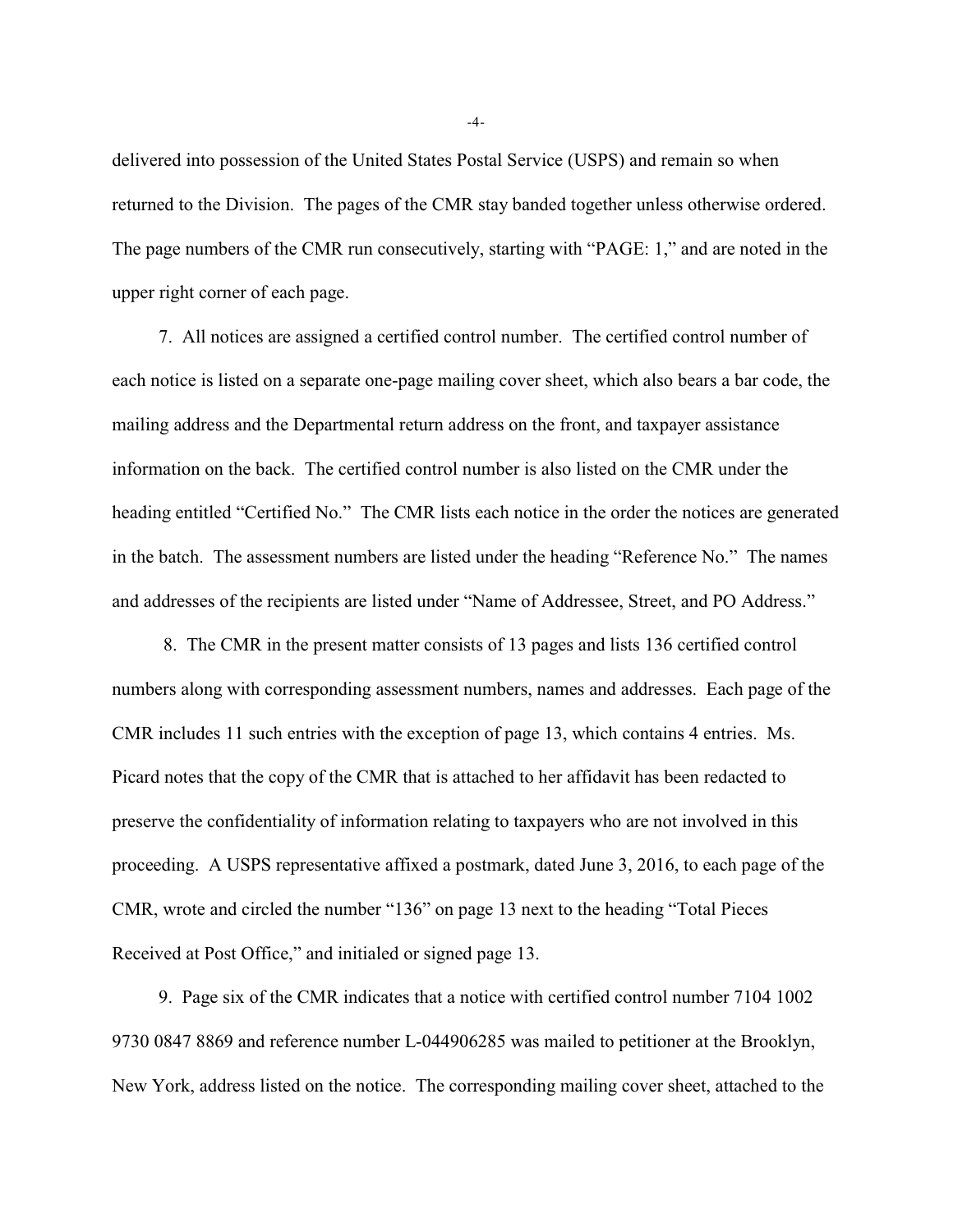Picard affidavit as exhibit "B," bears this certified control number and petitioner's name and address as noted.

10. The affidavit of Fred Ramundo, a supervisor in the Division's mail room, describes the mail room's general operations and procedures. Mr. Ramundo has been in this position since 2013 and, as a result, is familiar with the practices of the mail room with regard to statutory notices. The mail room receives the notices and places them in an "Outgoing Certified Mail" area. Mr. Ramundo confirms that a mailing cover sheet precedes each notice. A staff member receives the notices and mailing cover sheets and operates a machine that puts each notice and mailing cover sheet into a windowed envelope. Staff members then weigh, seal and place postage on each envelope. The first and last pieces of mail are checked against the information on the CMR. A clerk then performs a random review of up to 30 pieces listed on the CMR, by checking those envelopes against the information listed on the CMR. A staff member then delivers the envelopes and the CMR to one of the various USPS branches located in the Albany, New York, area. A USPS employee affixes a postmark and also places his or her initials or signature on the CMR, indicating receipt by the post office. The mail room further requests that the USPS either circle the total number of pieces received or indicate the total number of pieces received by writing the number on the CMR. Each page of the CMR in exhibit "A" of the Picard affidavit contains a USPS postmark of June 3, 2016. On page 13, corresponding to "Total Pieces and Amounts," is the preprinted number 136 and next to "Total Pieces Received At Post Office" is the handwritten and circled entry "136." There is a set of initials or a signature on page 13.

11. According to both the Picard and Ramundo affidavits, a copy of the notice was mailed to petitioner on June 3, 2016, as claimed.

12. The notice advises petitioner that if he disagrees with the amount due he may either

-5-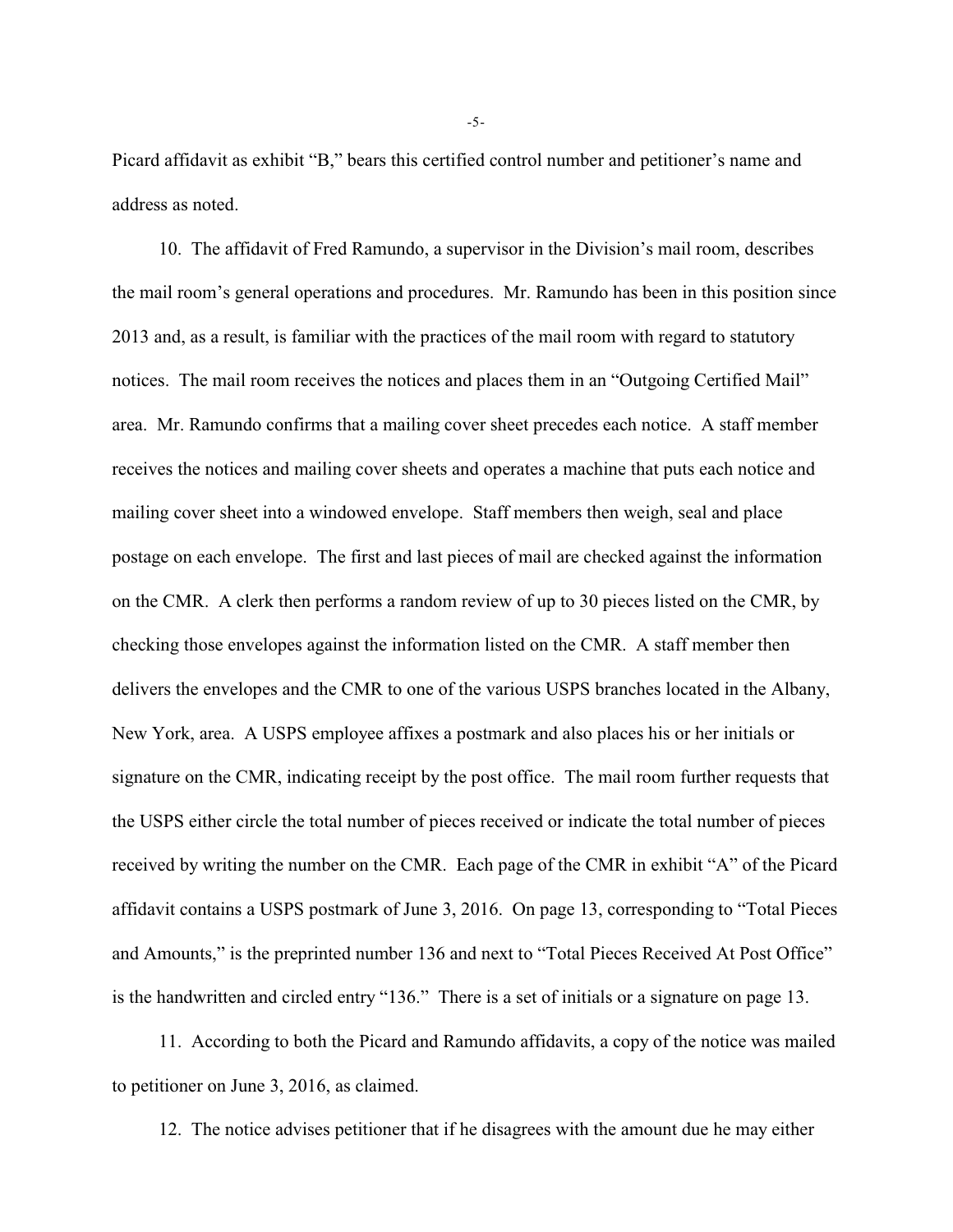file a request for a conciliation conference or a petition for a hearing in the Division of Tax Appeals. The notice further advises petitioner that either form of protest must be filed by September 1, 2016.

# *THE DETERMINATION OF THE ADMINISTRATIVE LAW JUDGE*

The Administrative Law Judge first determined that a motion for summary determination is the proper vehicle to consider the timeliness of petitioner's request and then he reviewed the standards for the granting of such a motion. He noted that a proponent of a motion for summary determination must provide sufficient evidence to establish entitlement to judgment as a matter of law and that such a motion should be denied if material facts are in dispute or arguable. The Administrative Law Judge explained that the opponent of a motion for summary determination must come forward with evidentiary proof in admissible form to require a trial of questions of material fact.

The Administrative Law Judge noted that petitioner did not respond to the Division's motion and, thus, presented no evidence to contest the facts alleged in the Division's affidavits concerning the fact and date of mailing. As such, those facts were deemed admitted and petitioner was deemed to have conceded that no questions of material fact existed.

Next, the Administrative Law Judge cited the statutory provision that provides for administrative review if a taxpayer files a timely protest of a notice of determination and he reviewed statutory and case law relevant to the timeliness of protests of statutory notices. The Administrative Law Judge observed that where the timeliness of a request for conciliation conference or petition is at issue, the initial inquiry is whether the Division has carried its burden of demonstrating the fact and date of the mailing of the notice to the petitioner's last known

-6-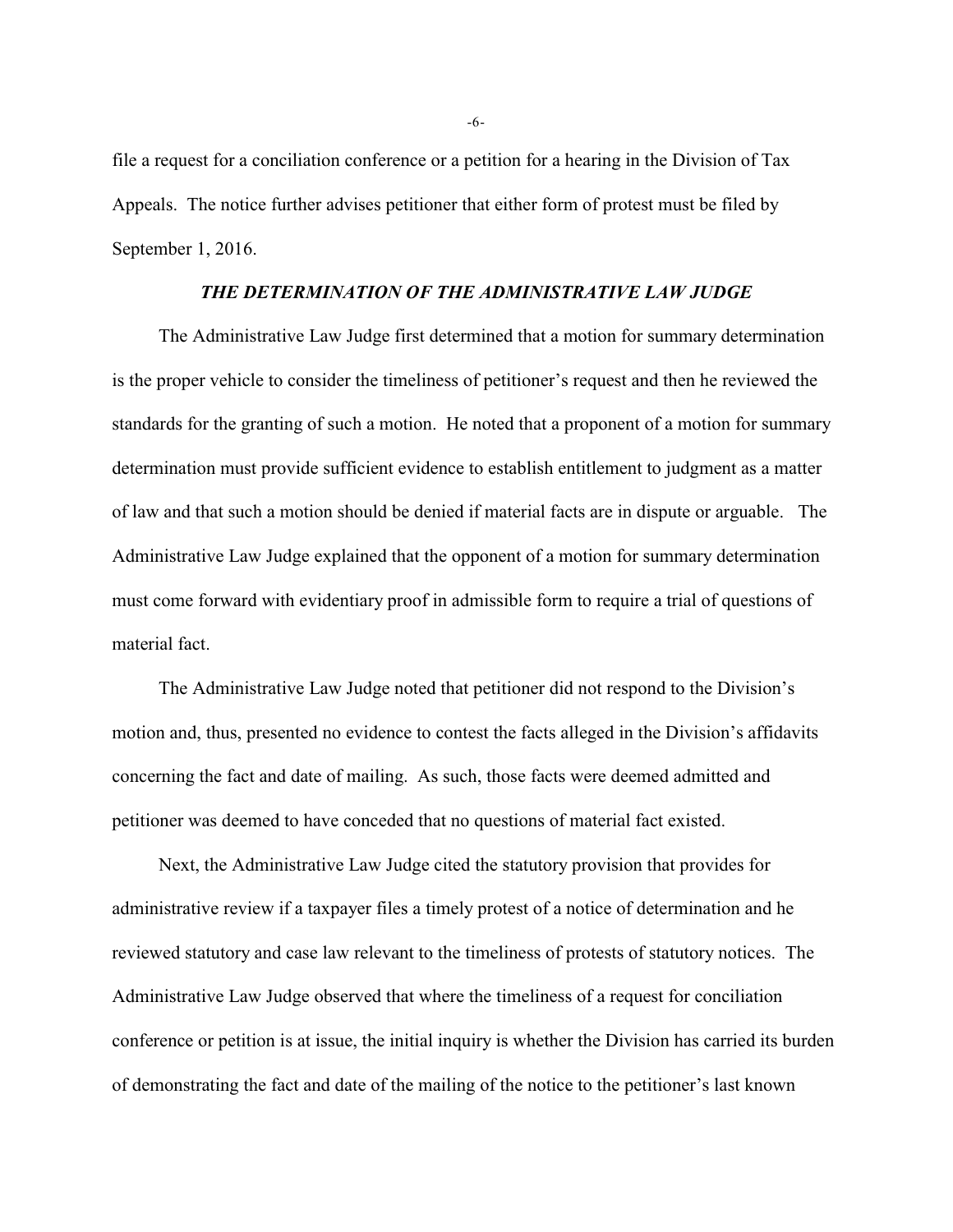address. The Administrative Law Judge found that, in order to do so, the Division must show proof of a standard mailing procedure and that its standard mailing procedure was followed in this specific case.

The Administrative Law Judge concluded that the Division had offered proof sufficient to establish that the notice was properly mailed to petitioner's last known address on June 3, 2016. The Administrative Law Judge found that the Division proved its standard mailing procedure through the affidavits of Division employees familiar with the procedure for issuing statutory notices. He also observed that the CMR was properly completed and found that the employees' affidavits, along with the properly completed CMR, showed that the Division's standard mailing procedure was followed in this instance. The Administrative Law Judge also found that the address on the mailing cover sheet and CMR conforms with the address listed on petitioner's 2015 e-filed resident income tax return, which satisfies the last known address requirement.

The Administrative Law Judge finally determined that because the Division established that it properly mailed the notice on June 3, 2016, the statutory 90-day time limit for petitioner to file a protest commenced on that date. He found that the postmark date on the envelope bearing petitioner's request for a conference was partially illegible, with only the month (May) and the year (2017) being legible. Viewing the evidence in the light most favorable to petitioner, he determined that the earliest the request for conference could have been filed was May 11, 2017, the date petitioner signed the request. Since that date fell after the 90-day period of limitation to file such a request, the Administrative Law Judge concluded that the request was untimely and that it was properly dismissed by the May 26, 2017 order issued by BCMS. Thus, he granted the Division's motion for summary determination.

-7-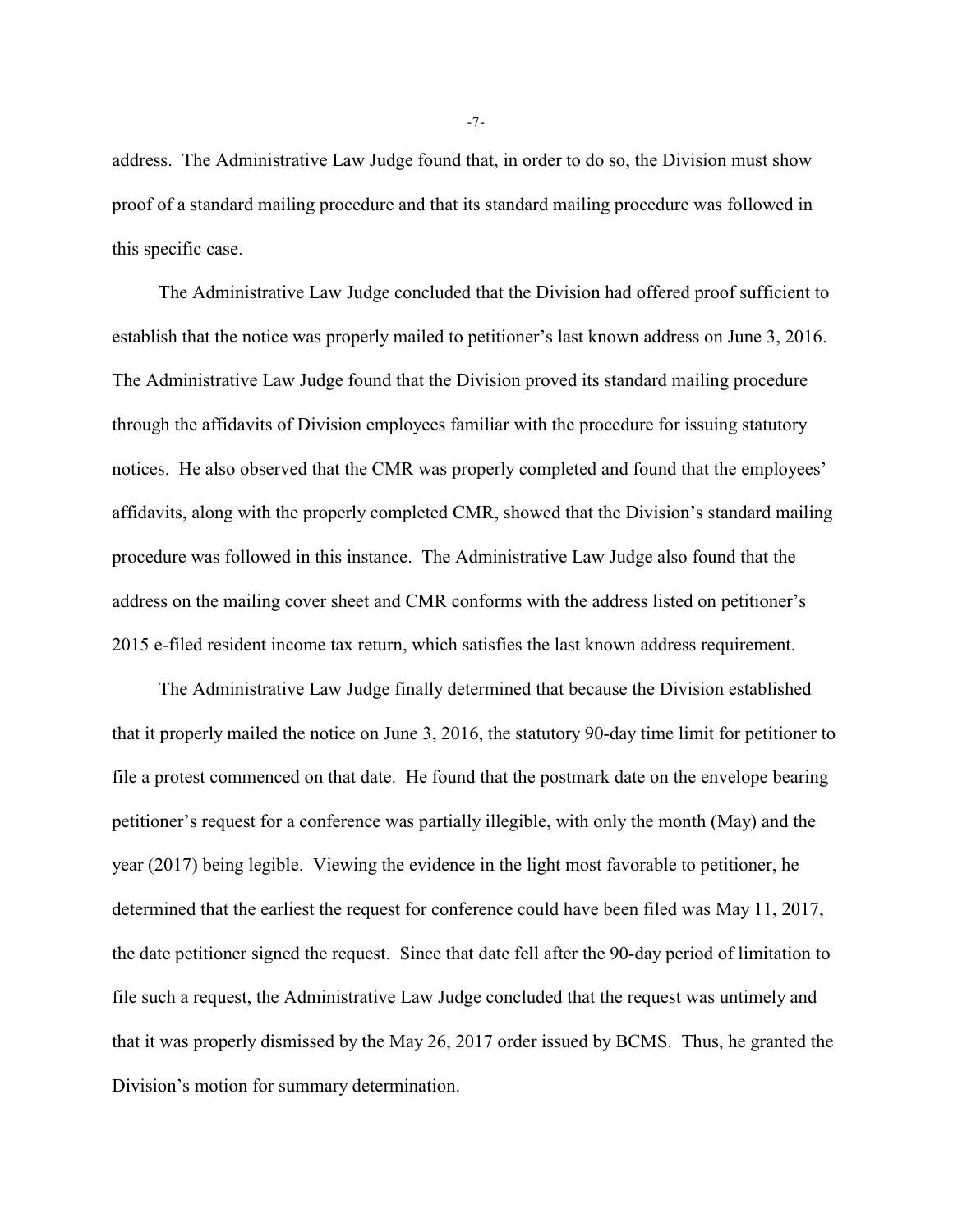### *ARGUMENTS ON EXCEPTION*

On exception, petitioner argues that he was no longer an owner of the Rosenbaum Food Center, Inc. during tax years 2015 and 2016 and was not responsible for the asserted tax liability. He also argues that he did not receive the original assessment or the Division's motion for summary determination and was unaware of the proceeding against him, thereby precluding a timely response to the motion.

The Division contends that the Administrative Law Judge correctly determined that it proved proper mailing of the subject notice on June 3, 2016 and, accordingly, correctly determined that petitioner's request for a conciliation conference was untimely. It observes that petitioner does not claim that his request for conciliation conference was timely. Accordingly, the Division asserts that the Administrative Law Judge correctly granted summary determination, as petitioner failed to respond to the Division's motion below and thus failed to present any evidence to raise a material issue of fact that would require a hearing. Finally, the Division argues that the Tribunal should not consider documentation submitted by petitioner for the first time on exception.

#### *OPINION*

We note that the petition in this matter was filed with the Division of Tax Appeals within 90 days of the issuance of the conciliation order dismissing petitioner's request for a conciliation conference and, as such, we concur with the Administrative Law Judge that the Division of Tax Appeals has jurisdiction over the petition (*see* Tax Law §§ 170 [3-a] [a], [e] and 2006 [4]; *Matter of Novar TV & Air Conditioner Sales & Serv., Inc.*, Tax Appeals Tribunal, May 23, 1991). We also agree with the Administrative Law Judge that where the Division of Tax Appeals has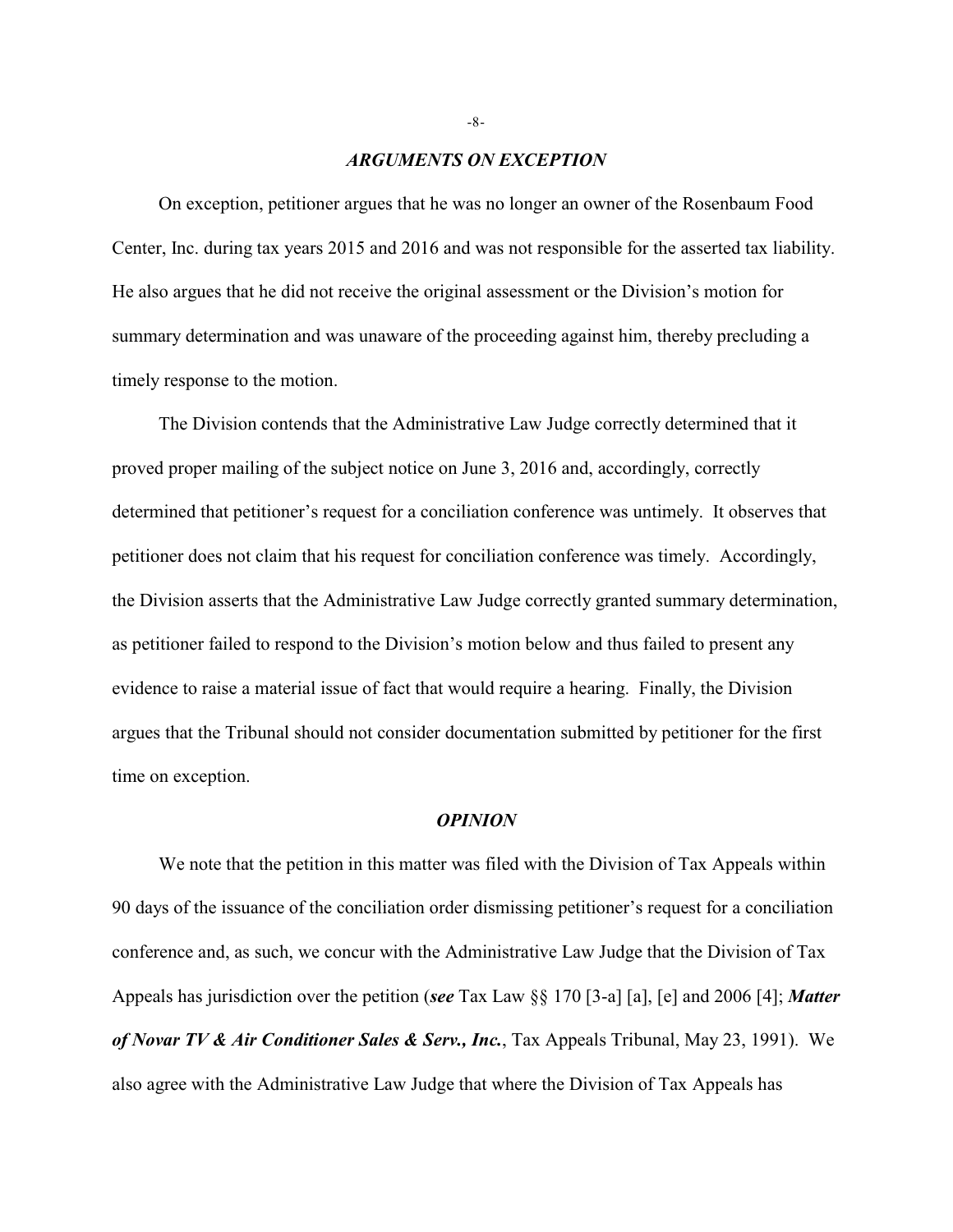jurisdiction over a petition, a motion brought to dismiss the petition or, in the alternative, for summary determination, is properly treated as a motion for summary determination (*see Matter of 3410 Pons Food Corp.*, Tax Appeals Tribunal, September 7, 1995).

A motion for summary determination "shall be granted if, upon all the papers and proof submitted, the administrative law judge finds that it has been established sufficiently that no material and triable issue of fact is presented . . ." (20 NYCRR 3000.9 [b] [1]). Such a motion is subject to the same provisions as a motion for summary judgment pursuant to CPLR 3212 (20) NYCRR 3000.9 [c]). "The proponent of a summary judgment motion must make a prima facie showing of entitlement to judgment as a matter of law, tendering sufficient evidence to eliminate any material issues of fact from the case" (*Winegrad v New York Univ. Med. Ctr.*, 64 NY2d 851, 853 [1985], *citing Zuckerman v City of New York*, 49 NY2d 557, 562 [1980]). As summary judgment is the procedural equivalent of a trial, it should be denied if there is any doubt as to the existence of a triable issue or where the material issue of fact is arguable (*Glick & Dolleck v Tri-Pac Export Corp.*, 22 NY2d 439 [1968]). If material facts are in dispute, or if contrary inferences may be drawn reasonably from undisputed facts, then a full trial is warranted and the case should not be decided on a motion (*Gerard v Inglese*, 11 AD2d 381 [2d Dept 1960]). "To defeat a motion for summary judgment, the opponent must . . . produce 'evidentiary proof in admissible form sufficient to require a trial of material questions of fact on which he rests his claim . . .'" (*Whelan v GTE Sylvania*, 182 AD2d 446, 449 [1st Dept 1992] *quoting Zuckerman v City of New York*, 49 NY2d at 562).

Tax Law § 1138 (a) (1) authorizes the Division to mail notices of determination to a person or persons liable for the collection or payment of tax at his or her last known address using

-9-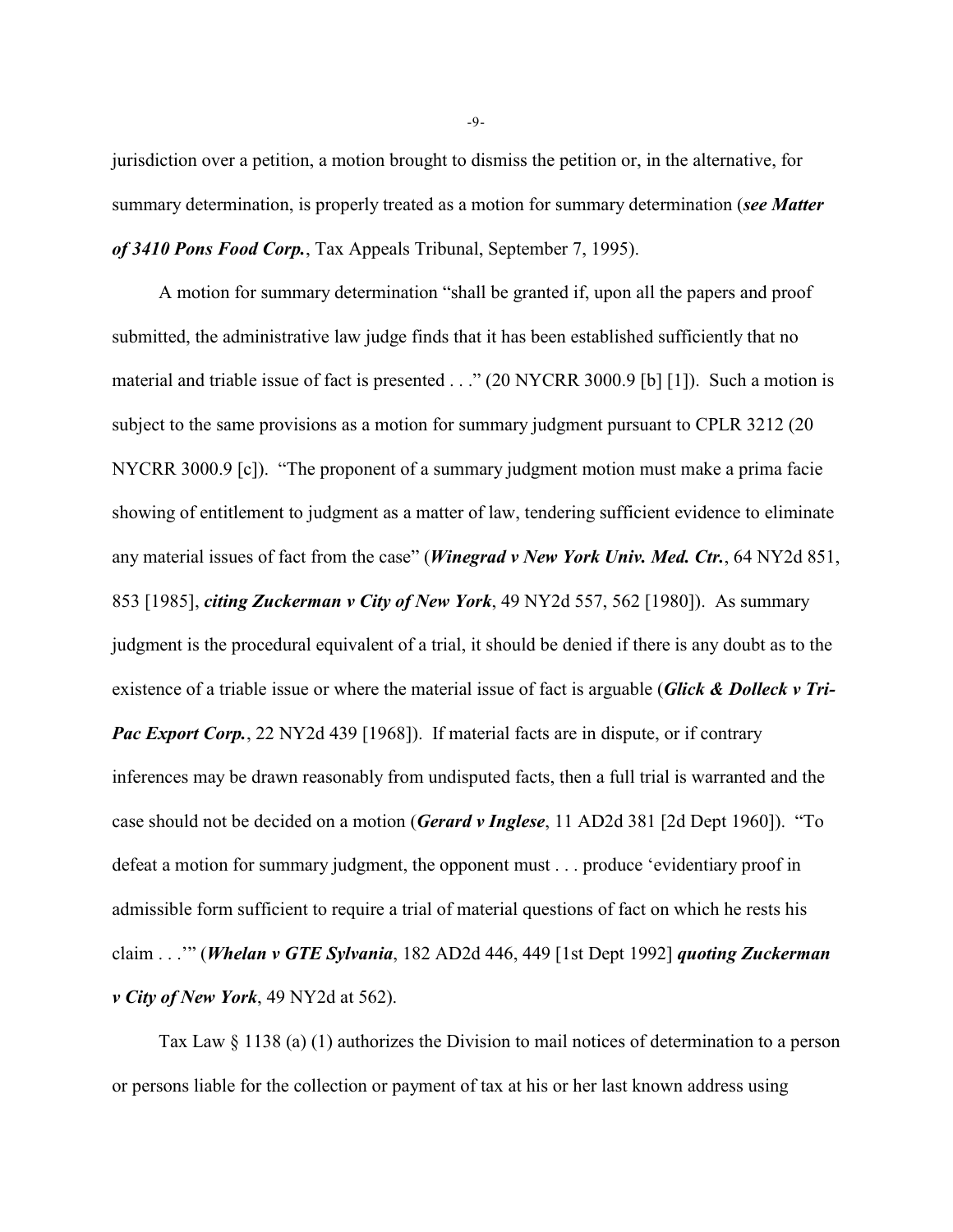certified or registered mail (*see also* Tax Law § 1147 [a] [1]). The mailing of a notice of determination is presumptive evidence of the receipt of that notice by the person to whom it is addressed (*id*). The Division is entitled to rely on the address listed on the last return filed with the Division as the last known address, unless the taxpayer has clearly informed the Division of a change of address (*Matter of Garitta*, Tax Appeals Tribunal, February 21, 2017; *Matter of Toomer*, Tax Appeals Tribunal, August 14, 2003; Tax Law § 1147 [a] [1]). With certain exceptions not relevant here, such notice shall be an assessment of the amount due, plus interest and penalties, unless the person files a petition for hearing with the Division of Tax Appeals within 90 days from the date of the mailing of the notice (Tax Law  $\S 1138 \lceil a \rceil [1]$ ). A person also has the option of commencing an administrative challenge to such notice by filing a request for a conciliation conference with BCMS "if the time to petition for such a hearing has not elapsed" (Tax Law § 170 [3-a] [a]). The statutory time limit for the filing of a petition or a conciliation conference request is strictly enforced (*see e.g. Matter of Am. Woodcraft*, Tax Appeals Tribunal, May 15, 2003 [petition filed one day late dismissed]. The Division of Tax Appeals lacks jurisdiction to consider the merits of a late filed protest (*see e.g. Matter of Garitta*).

Where, as here, the timeliness of a taxpayer's request for a conciliation conference is in question, the initial inquiry is whether the Division has met its burden of demonstrating the fact and date of mailing of the relevant statutory notice, by certified or registered mail, to the taxpayer's last known address (*see Matter of Katz*, Tax Appeals Tribunal, November 14, 1991). A statutory notice is mailed when it is delivered into the custody of the USPS (*Matter of Air Flex Custom Furniture*, Tax Appeals Tribunal, November 25, 1992). This means that the Division must show proof of a standard mailing procedure and that such procedure was followed

-10-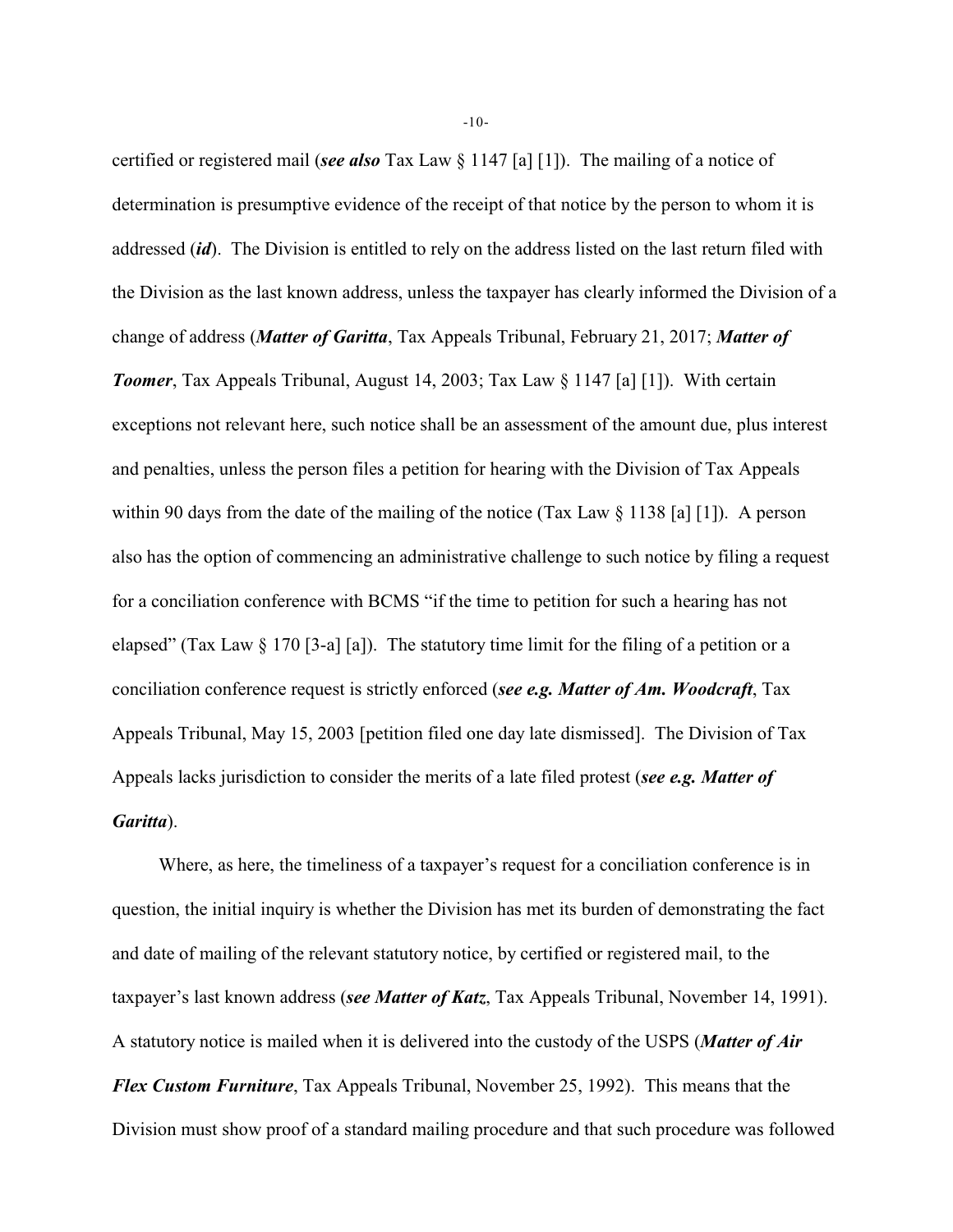in the particular instance in question (*see Matter of New York City Billionaires Constr. Corp.*, Tax Appeals Tribunal, October 20, 2011; *Matter of Katz*). The Division may meet its burden by producing affidavits from individuals with the requisite knowledge of mailing procedures and a properly completed CMR (*see e.g. Matter of Balan*, Tax Appeals Tribunal, October 27, 2016; *Matter of Western Aries Constr.*, Tax Appeals Tribunal, March 3, 2011).

We agree with the Administrative Law Judge's conclusion that the Division's proof establishes that the subject notice was mailed to petitioner's last known address on June 3, 2016. Specifically, we find that the Division has met its burden of showing its standard mailing procedure through the affidavits of Ms. Picard and Mr. Ramundo, Division employees involved in and possessing knowledge of the process of generating and issuing notices of determination during the period at issue. We also agree with the Administrative Law Judge's determination that the CMR was properly completed and, together with proof of the Division's standard mailing procedure, constitutes highly probative evidence of both the fact and date of mailing of the subject notice (*see Matter of Chin*, Tax Appeals Tribunal, December 3, 2015). Additionally, the address on the mailing cover sheet and CMR entry is the same as the address listed on petitioner's 2015 e-filed resident income tax return. This satisfies the last known address requirement in Tax Law § 1138 [a]. The Division thus properly mailed the notice at issue to petitioner on June 3, 2016 and the statutory 90-day time limit to file either a request for a conciliation conference with BCMS or a petition with the Division of Tax appeals commenced on that date (Tax Law §§ 170 [3-a] [a]; 1138 [a] [1]). Accordingly, any request for conciliation conference or petition filed by petitioner was required to be filed by September 1, 2016. Petitioner's request for conciliation conference, postmarked and thus deemed filed on May 11, 2017 (*see* 20 NYCRR 4000.7 [a] [1] [ii], was therefore untimely and properly dismissed by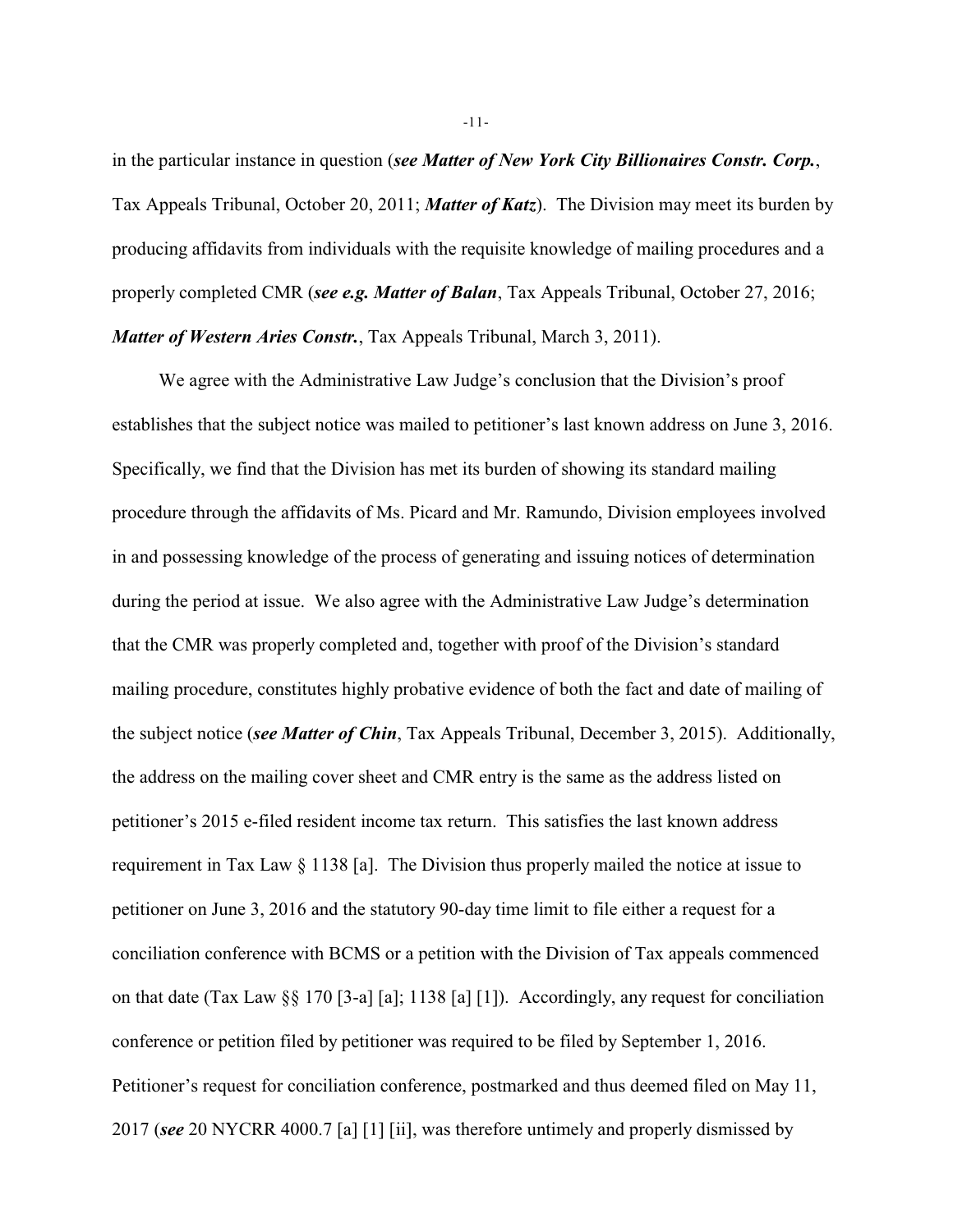BCMS.<sup>2</sup>

Having found that the Administrative Law Judge correctly determined that the Division bore its burden of demonstrating proper mailing of the notice, we note that such a showing gives rise to a presumption of receipt of the notice by the person to whom it is addressed (*see* Tax Law § 1147 [a] [1]). Here, petitioner does not contest that the Division properly mailed the notice to his address; instead, he merely asserts that he did not receive it, possibly due to a mail delivery problem. We have considered this argument; however, we must reject it because the mere denial of receipt of the notice without more (such as evidence of the post office failure to deliver the notice) is not sufficient to overcome the statutory presumption of receipt (*see Matter of T.J. Gulf v New York State Tax Commn.*, 124 AD2d 314 [3d Dept 1986]).

Given petitioner's untimely protest, we are precluded from addressing petitioner's argument that he is not liable for the tax due because he was not a responsible person of Rosenbaum Food Center, Inc. during the 2015 and 2016 tax years (*Matter of Garitta*).

Finally, petitioner presented documents with his exception that were not a part of the proceeding below. We observe that those documents do not pertain to the issue of the timeliness of petitioner's request for conciliation conference. Consistent with "our longstanding policy against considering evidence that was not made part of the record below," we do not accept into the record the documents submitted by petitioner and have not considered them in the rendering

-12-

 $2$  As noted, the Administrative Law Judge determined that the date stamped on the envelope containing petitioner's request for conciliation conference was not completely legible. Under such circumstances, the person required to file the document has the burden of proving when the postmark was made (*see* 20 NYCRR 4000.7 [a] [2] [iii] [a]). However, the Administrative Law Judge hypothesized that the earliest date the request for conciliation conference could have been postmarked was May 11, 2017, the date that petitioner signed the request, and thus used that date as the date of filing. While we find that the postmark date is legible as May 11, 2017, we arrive at the same conclusion as the Administrative Law Judge, to wit: that the request was filed well-beyond the 90-day statutory limit for such filing.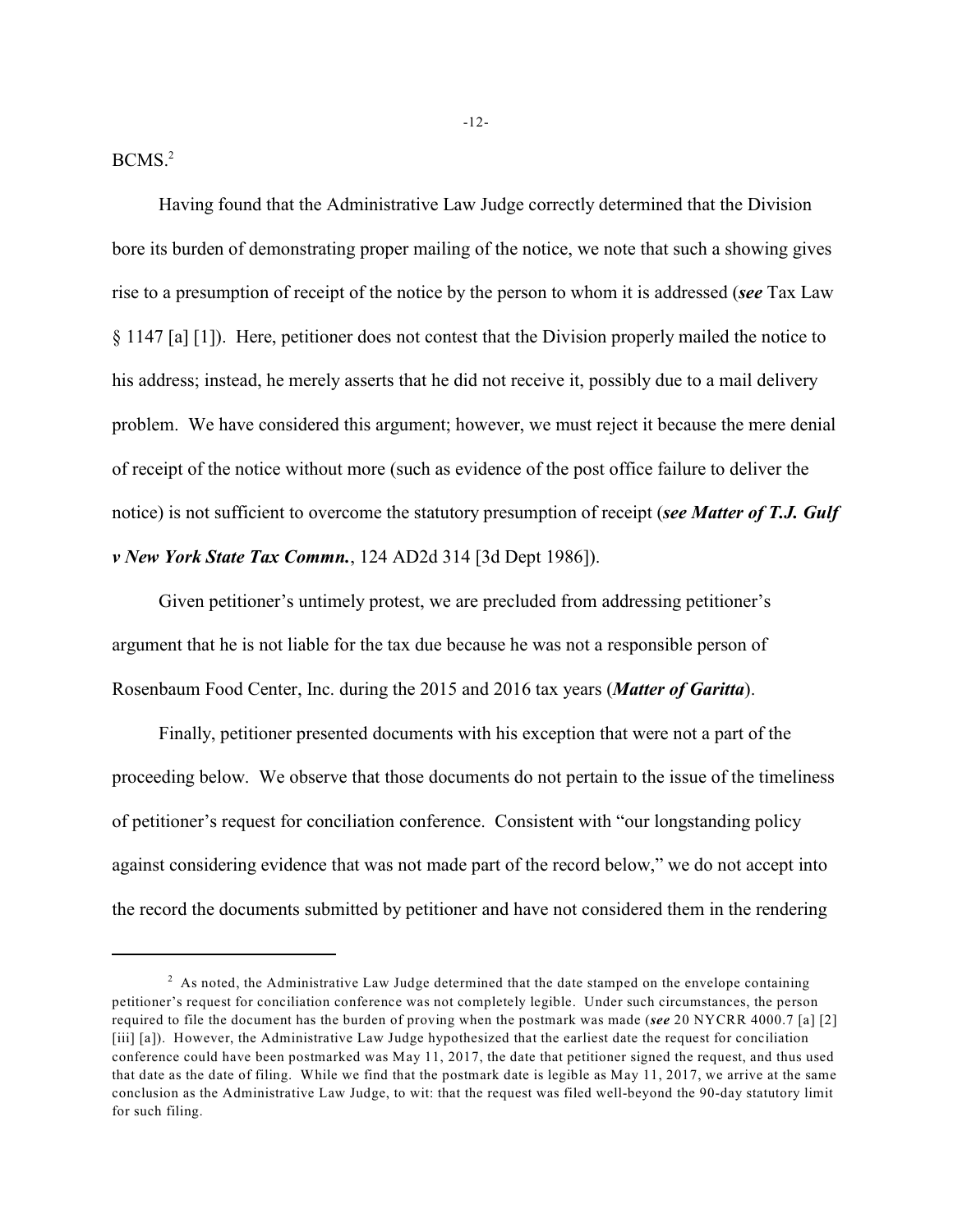of this decision (*Matter of Shi Ying Tan*, Tax Appeals Tribunal, October 16, 2014, *citing Matter of Schoonover*, Tax Appeals Tribunal, August 15, 1991).

Accordingly, it is ORDERED, ADJUDGED and DECREED that:

- 1. The exception of Simon Rosenbaum is denied;
- 2. The determination of the Administrative Law Judge is affirmed;
- 3. The petition of Simon Rosenbaum is denied; and
- 4. The conciliation order dismissing request is sustained.